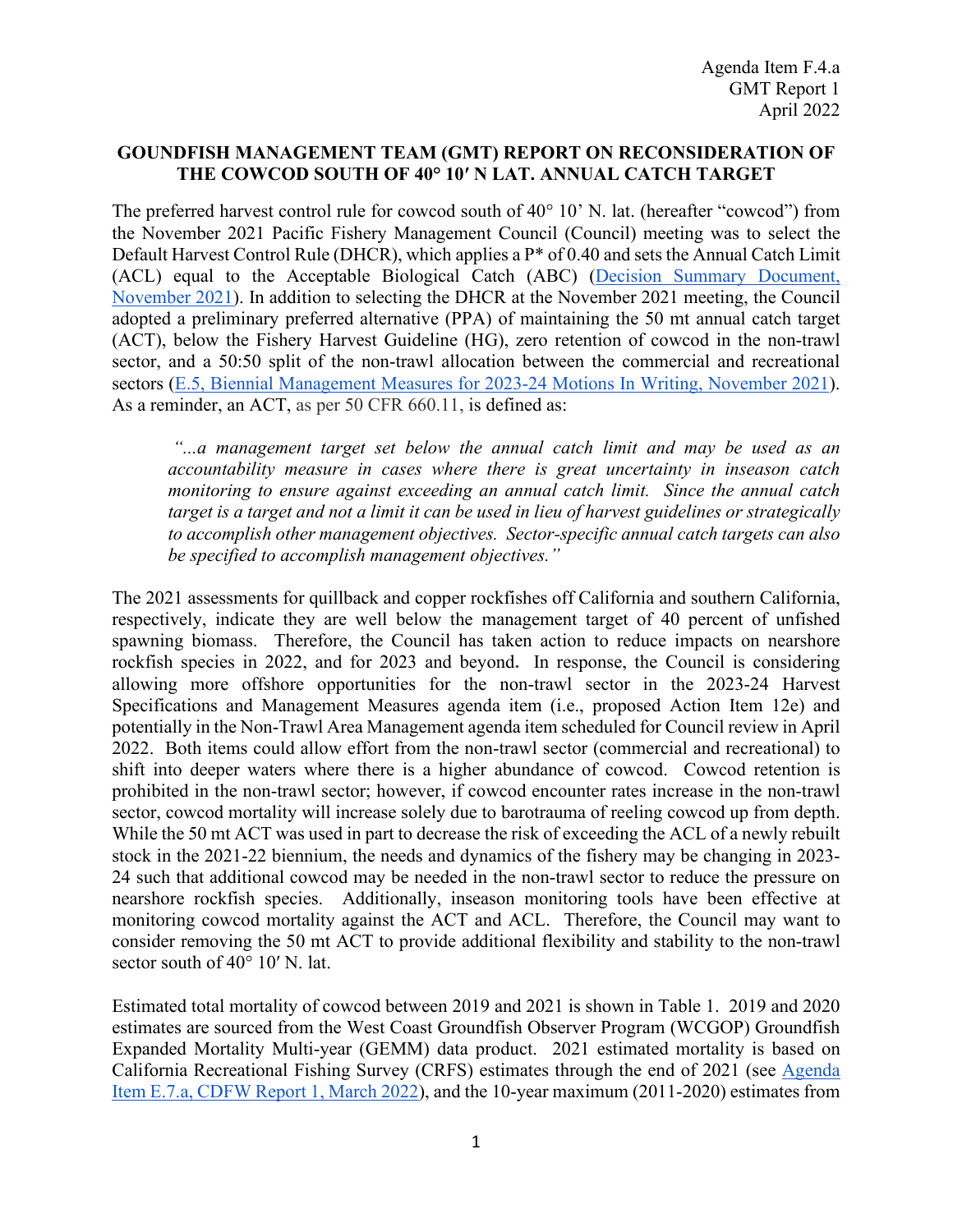the trawl, non-trawl commercial, and off-the-top fisheries are from the WCGOP GEMM data product. The 10-year maximum was used as a proxy 2021 projection as there was partial observer coverage in 2020, and 2021 WCGOP mortality estimates are anticipated to be provided in September 2022.

<span id="page-1-0"></span>**Table 1. Estimated total mortality of cowcod south of 40° 10′ N. lat. from the trawl and non-trawl sectors compared to the ACTs.**

|          | Year Estimated total mortality (mt) ACL (mt) ACT (mt) Percent attainment of ACT |    |     |     |
|----------|---------------------------------------------------------------------------------|----|-----|-----|
| 2019     |                                                                                 |    |     | 83% |
| 2020*    |                                                                                 |    | n/a | n/a |
| $2021**$ | 4.6                                                                             | 84 | 50  | 29% |

\*In June 2020, the ACT was removed and the directed fishery was managed under a Fishery Harvest Guideline (HG) of 9 m[t \(85 FR 36803\)](https://www.federalregister.gov/documents/2020/06/18/2020-12959/magnuson-stevens-act-provisions-fisheries-off-west-coast-states-pacific-coast-groundfish-fishery). Estimated mortality was 64 percent of the Fishery HG.

\*\*Mortality estimates for the non-trawl sector projections, totaling 12.8 mt, are based on the 2020 WCGOP GEMM data product estimates for LEFG and OA sectors, and 2021 CFRS estimates. The 2021 non-trawl sector projections are approximately 40 percent of the 2021 non-trawl allocation (32 mt).

Under the low catch, low state of nature assumption in the cowcod 2019 decision table for the portion of the stock south of 34° 27′ N. lat., the estimated percent unfished spawning biomass at the start of 2023 is projected to be 39.1 percent, just below the management target. The ACLs for cowcod south of 40° 10′ N. lat. are projected to be 80 and 79 mt in 2023-24, respectively, approximately 30 percent below the Overfishing Limits (OFLs, 113 and 112 mt) due to high scientific uncertainty (i.e., category 2 and 3 default sigma values) and low overfishing risk tolerance (e.g.,  $P^*$  of 0.4). Therefore, managing cowcod under the DHCR ACLs, determined using a P\* of 0.4 with zero retention in the non-trawl sector, would maintain a precautionary approach of buffering against potential negative future impacts on cowcod. Additionally, the Council may want to consider formalizing the 50:50 split of the non-trawl allocation with a specific accountability measure, such as sector-specific ACTs within the non-trawl sector, to reduce the risk of one sector utilizing more of the non-trawl allocation than the other sector. Further, the existing inseason monitoring tools will continue to be utilized to monitor cowcod mortality; those include monthly recreational tracking from the California Department of Fish & Wildlife's California Recreational Fisheries Survey, as well as the online/public PacFIN Groundfish Scorecard that tracks mortality projections against the cowcod ACL. The GMT also notes that the non-trawl logbooks that are slated for implementation in early 2023 will add to the team's ability to monitor commercial catches and discards inseason.

[Table 2](#page-2-0) shows the trawl and non-trawl allocations and non-trawl 50:50 split resulting from the 50 mt ACT (Option 1) and, alternatively, from removing the 50 mt ACT (Option 2). Option 2 would allocate an additional 6.8 mt to the trawl sector and an additional 12.1 mt to the non-trawl sector in 2023. The 2023 non-trawl allocation under Option 2 would increase each of the portions split to non-trawl commercial and to the recreational sector by 6 mt. The resulting 2024 sector allocations and portions split out to the non-trawl sector would decrease slightly from those of 2023, as the 2024 ACL decreases by 1 mt.